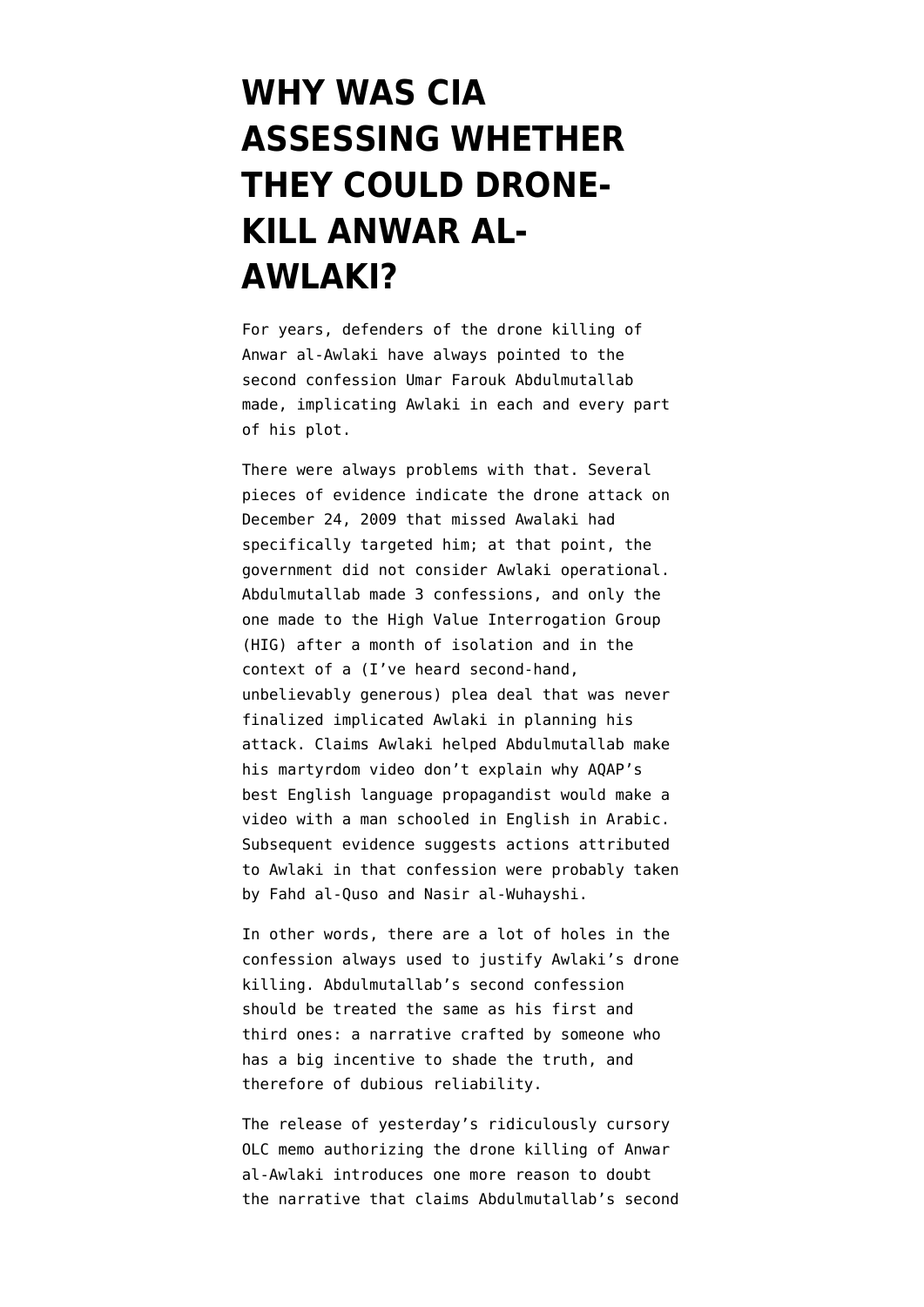## confession provided justification for Awlaki's killing.



The memo relies not on what FBI has told OLC. It relies on CIA's assessment that Awlaki is "a senior leader of al-Qa'ida in the Arabian Peninsula" based on "factual predicates as represented by the CIA and in the materials provided to use from the Intelligence Community."Abdulmutallab's second confession might be included in those materials provided from the IC. Even though the confession was obtained as part of a criminal investigation, the FBI is part of the IC, so broadly speaking that second confession would qualify, I guess.

But the assessment came not from FBI, which had the lead investigating the Undiebomb attack, but from the CIA. Which ought to give you pause, given that just months before this memo was written, the intelligence community's partners had convinced the US that they hadn't killed a Bedouin clan in the al-Majala strike. Indeed, the intelligence relating to Awlaki seemed to be consistently stinky until such time as the CIA set up its own drone base in Saudi Arabia in mid-2011.

Besides, what are we executing American citizens based on the CIA's assessment for anyway?

At least according to David Barron, the case against Awlaki came not from FBI, but from CIA. That doesn't mean CIA didn't have evidence supporting its claims (and remember, CIA has a role in HIG, as does JSOC). But it does suggest